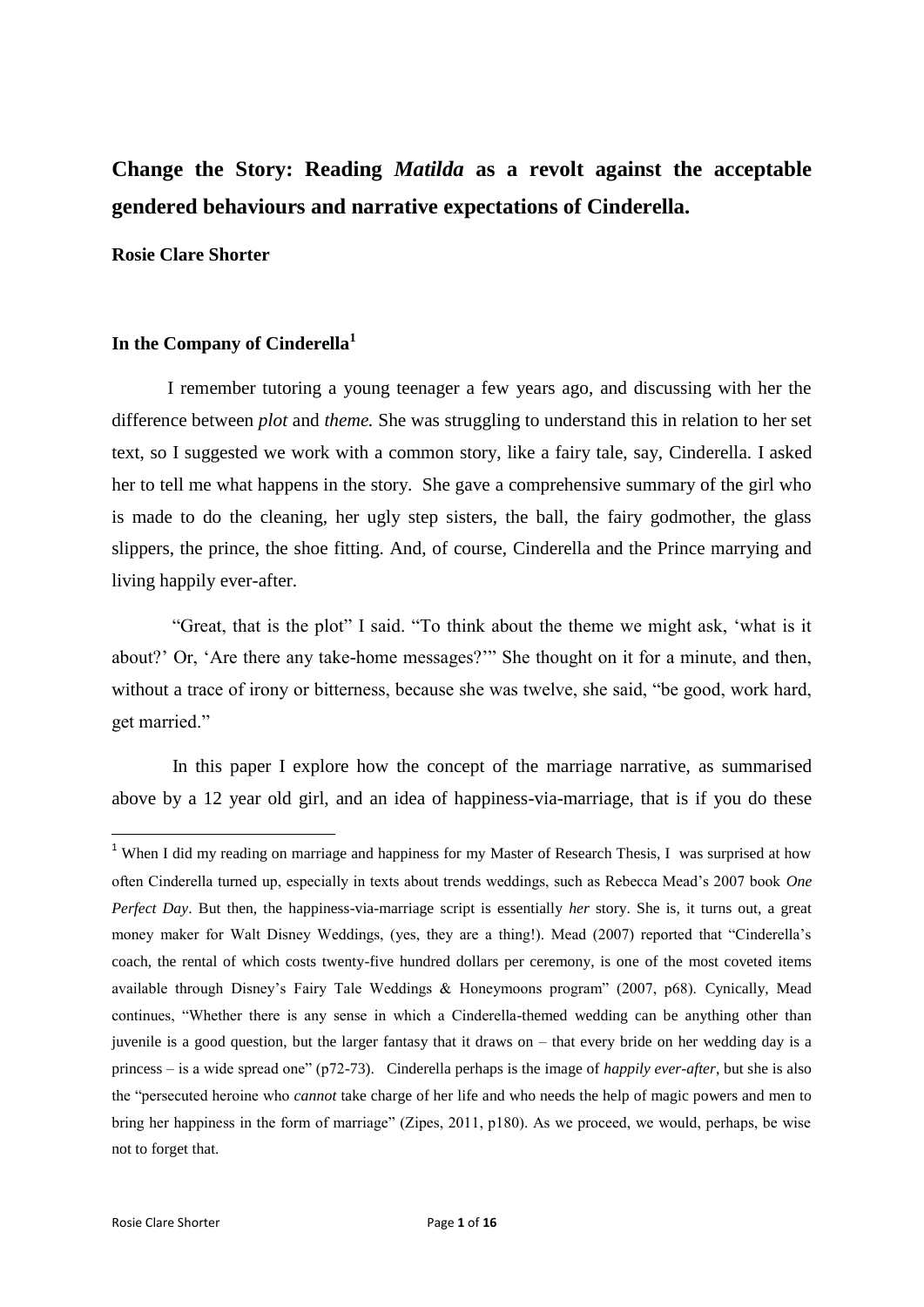things you will be happy. It is because the marriage narrative is most often thought of as belonging to fairy-tale characters like Cinderella and Snow-white; good girls working hard, dutifully and quietly, often undervalued, and waiting for the day the Prince comes and saves them from a life of drudgery, that I am particularly interested in how this narrative can shape and limit the lives girls and women imagine for themselves. We know that for many people a marriage or marriage like-relationship doesn't always bring happiness, and deep down many of us are actually very happy without marrying anyone, perhaps even without dating anyone. So why do we (usually  $-$  but not exclusively  $-$  girls and women) want our lives to echo Cinderella's? Why do we want her glass slipper to fit, and what are we to do if, try as we might, we get no joy out of trying to squeeze ourselves into that shoe? Aren't there any other shoes for us?

This paper will seek to find answers to these questions by demonstrating that aspects of *Cinderella* are present in Matilda's story, but that the implied narrative outcomes are rejected, making revolt against stereotyped gendered behaviour and expectation possible. *Matilda* (1988) may not, at first glance, be an obvious reversion of the Cinderella narrative, or even a story belonging to the fairy tale genre, but a close reading of Dahl's novel and the Royal Shakespeare Company's stage adaptation, *Matilda the Musical*, reveals that key elements of the genre and motifs central to *Cinderella* are present, and subsequently challenged, in *Matilda*.

To answer these questions, I reflect on how fairy tales can operate as a roadmap for life, offering children gendered paths. I then outline the key aspects of the gendered path in stories such as *Cinderlla* which are informed by a happiness-via-marriage narrative. Tracing key aspects of feminist critique of marriage narratives, I look at how an idea of happinessvia-marriage works to shape the expectations of children, particularly girl-children. I then consider how a story like *Matilda* (1988), which of course isn't perfect either, can encourage us to change the stories we tell, so that we can also change the lives that we live. Fairy Tale scholar Jack Zipes, advocates subversive storytelling, by teaching children to question stories by playing 'what if' with the text. For example, simply asking *what if Cinderella didn't marry a prince* helps us to think about alternative stories. Zipes suggests that "different tales, from 'Cinderella' to 'Rumpelstiltskin', can be told to children and then changed in an effort to liberate them from detrimental socialization" (2016, 279). Following Zipes I want us to think along the lines of *what happens if Cinderella was naughty, if she didn't marry, if she was happier that way?* When *Matilda* is read as a new version of an old story, some possible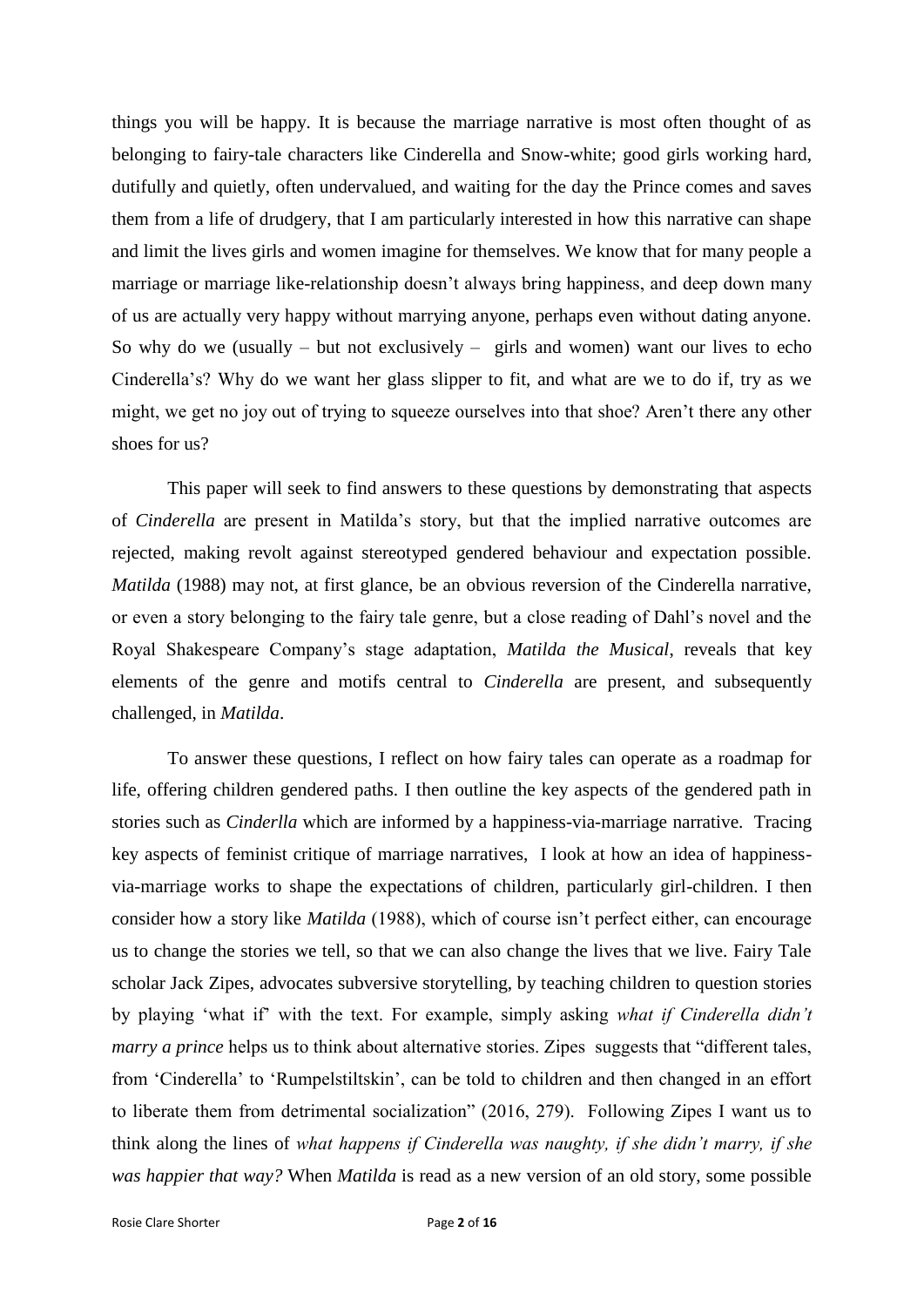answers to these questions emerge. Consequently, *Matilda* can help us to see that it is possible to rewrite the gendered scripts that teach us how to be in the world, particularly, those scripts that teach girls how to be happy.

#### **Fairy Tales as Roadmaps to Happily Ever-After**

Cristina Bacchilega (2013) argues that while fairy tales have many genre markers, purposes and outcomes, two of the central aspects of fairy tales are wish fulfilment and the transmission of sociocultural lessons. That is, they teach readers how to be and behave. As is the case with both *Cinderella* and *Matilda,* fairy tales can "promote a sense of justice by narrating the success of unpromisingly small, poor or otherwise oppressed protagonists" with "the universalizing of 'happily ever after' as the signature mark of the fairy tale" (Bacchilega: 2013:4-5). Traditional fairy tales, such as *Cinderella*, "offer sexually stereotyped pathways for boys and girls" (Stephens &McCallum: 2013:204), are "central to reproducing ingrained or second nature habits" (Bacchliega: 2015:4), and are "sites for the construction of appropriate gendered behaviour" (Parsons:2004: 135), valuing feminine passivity and the goal of marriage. It is against this, that Matilda, "the archetypal oppressed child hero of the fairy tale" (Pope & Round: 2015:257), emerges as "a postmodern kind of hero" who "can occasionally misbehave" (Pope & Round: 271), a new protagonist of a new story, which though still a story of good overcoming evil, is a story which revolts against key elements of *Cinderella*, particularly the inevitability marriage narrative, and the happiness-via-marriage script, presenting the possibility for girls to think outside the limitations this script. Before we think about Matilda resisting an expected narrative, and casting aside a limiting script, we must clarify what this narrative and script are, and how they work, that is, why do we desire to walk in Cinderella's shoes even when they don't fit?

### **Why we desire the Glass Slipper**

Writing of the instructive and formative quality of stories, socio-narratologist Arthur Frank argues that:

Stories most evidently teach us what counts as good and bad by linking character's actions to consequences that listeners *feel* are good or bad. Children need not be told explicitly that Cinderella's step mother is acting badly or that Cinderella's marrying the prince is good. Good and bad are embodied feelings experienced before they can be learned as moral principles" (2010, p36).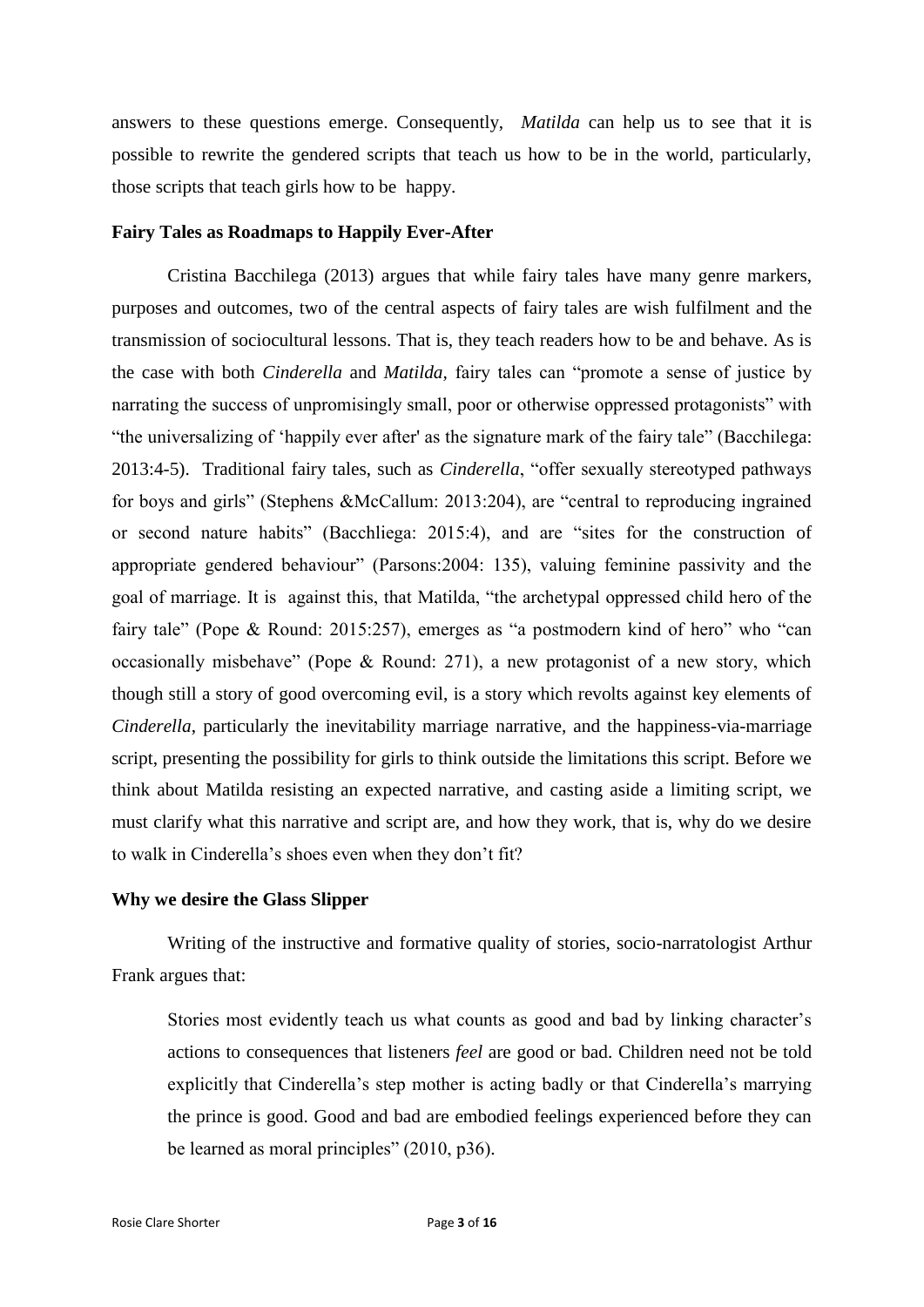The happiness-via-marriage script works in this way. We are encouraged to respond to the weddings of others with happiness, and long for our own as the bringer of happiness. In thinking about the obvious places the happiness-via-marriage script is adhered to, we might call to mind classic fairy tales*,* novels with a romance plot or Hollywood *romcom* films. Queer theorist, J Jack Halberstam has described the white wedding as "the 'cum shot' of the romantic comedy" (2012, p115). In these types of texts, we learn that for a girl to be a good girl, she should be well behaved, morally virtuous and hardworking, so that she will eventually be rewarded with marriage. This marriage, we are to believe, will secure her a good and happy future, free of the obstacles of the past. Audiences learn to align themselves with the heroine in longing for marriage, as broken or painful childhoods will surely be redeemed through the arrival of the prince, domestic bliss and the promise of happily ever after. Someday, sings Snow White, the prince will come, and how happy that moment will be.

According to the marriage narrative, good girls are rewarded with marriage, and marriage in turn is the start of a new and happy life. Halberstam (2012) explains that because we continually retell standard romance stories, young girls learn to desire to be the good, popular, married woman, who lives in safe, static, middle class comfort. As a society we, "lead young girls in particular to believe that they will be swept along from one life defining event to another – that love leads to marriage, marriage to babies, babies to family contentment, and that once in the shelter of family, life will be sweet, simple and fulfilling" (Halberstam, 2012, p111). We don't just learn this in fiction; the influential Evangelical Christian preacher and writer, Timothy Keller, has suggested that, "Marriage has unique power to show us the truth of who we really are. Marriage has a unique power to redeem our past and heal our self-image through love" (2011, p167). Marriage then, is held out, as a goal to aim for. Just as it did for Cinderella, marriage is the event which can redeem or erase the pain, injustices and insecurities of our past, offering a fresh start to life, in which future happiness is supposedly secured. The wedding, usually a traditional white, church wedding, becomes a powerful symbol of life done the right way up to that point, and it acts as a guarantee that it will continue to go well, or happily, ever-after. The marriage narrative, and the happiness script which underwrites it, close off other ways of being in the world, as they are deemed unhappy and less worthwhile. This is at best limiting, and at worst, oppressive.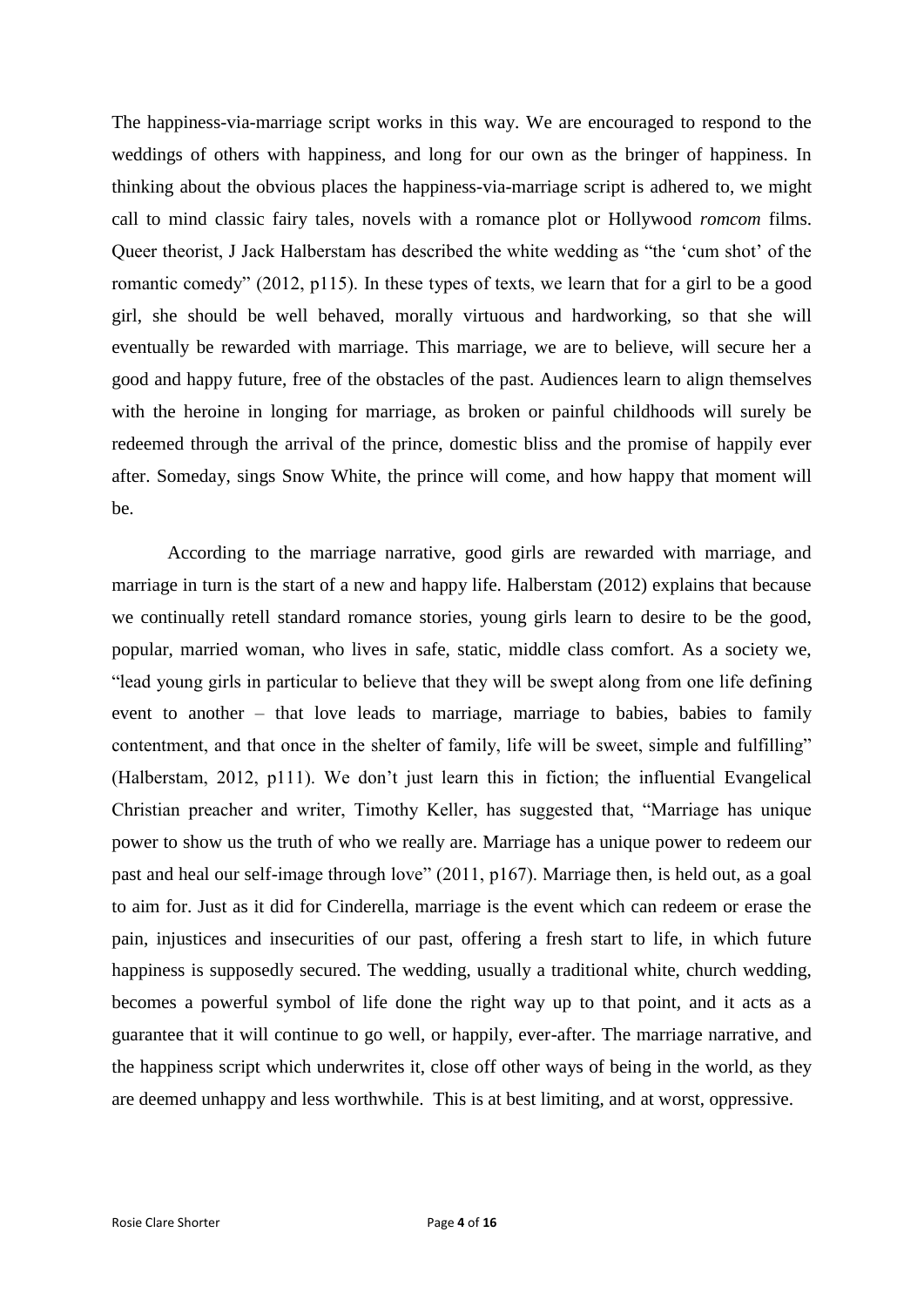### **Opposition to the Marriage Narrative**

Opposition to the marriage narrative, of course, isn't new. It was 1980 when Adrienne Rich wrote of compulsory heterosexuality and lamented that so rarely in the stories we tell is "the question ever raised as to whether, in a different context … women would *choose* heterosexual coupling and marriage." (2003, p13). Compulsory heterosexuality makes heterosexual marriage not simply the 'right' choice, it works to erase other choices, so that marriage is the only visible and legitimate option. Compulsory heterosexuality directs us to see that the 'right' expression of desire and sexuality is in the roles of husband and wife, and the gendered roles these married identities have been traditionally used to create and uphold.

Jaclyn Geller (2001) has offered a more recent mapping of this less-than-happy social history of marriage as an institution, outlining how marriage has historically been both a source of oppression for women, as well as being the only path possible for a woman to travel should she wish to maintain, or gain, social, moral, and economic respectability and stability. Geller considers that while marriage might once have been a financial necessity for women, today, the significant social and political gains that have been made by women collectively, make "matrimony's continuing allure" a mystery (2001, p13). Geller takes an active stance against marriage, saying "not all choices are 'valid' merely because sane individuals make them" (p70), and that to this end, we should not accept marriage as valid. Rather, if we align with Geller we would see

that marriage is destructive because it perpetuates negative hierarchical divisions such as the celebration of wives and the accompanying denigration of spinsters, the artificial distinction between good (sexually monogamous) and bad (sexually experimental) girls, the exaltation of conjugal love over platonic friendship and the privileging of institutionalized togetherness over solitude (p70).

Geller comes to this conclusion based on the social history of marriage as an oppressive institution, "tainted by the historical residue of female subordination" (p71). She argues that contemporary weddings cannot escape being part of this history, and that the continued pursuit of this kind of sanctioned togetherness, as the most desirable state, makes other expressions of sexuality, other modes of being in relationship, as well as being alone, seem less valid, less fulfilling and necessarily less happy. We only have to think of the fear that is contained in the common expression "I don't want to end up sad and alone", which equates being unmarried with sadness and loneliness rather than allowing a person to see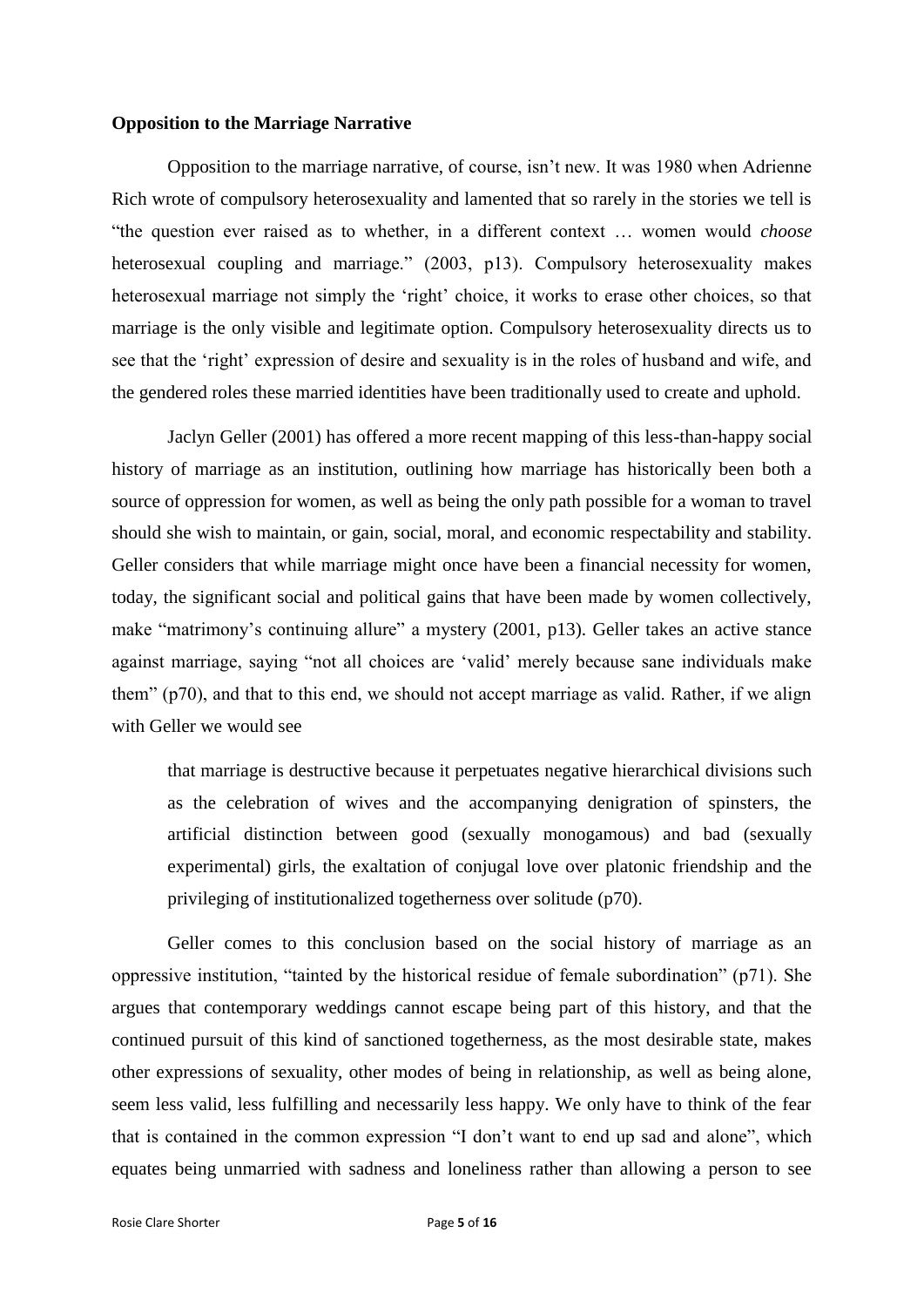solitude as one potentially rewarding state of being, in a spectrum of possibilities. Being unmarried is a *different* life, with different possibilities, not a less valid one. I'm not interested in declaring what kind of life is *better*, rather, we should move towards finding multiple ways to be in the world, knowing our lives may be happy or unhappy, regardless of relationship and financial status.

Leena-Maija Rossi (2011) helpfully reminds us that "taking an analytical look at normatively 'happy' or felicitous performatives of heterosexuality does not, of course mean that heterosexuality should not be reiterated or that people should not reproduce or be happy in their heterosexual relationships" (2011, p17). Making room for those who do not marry, who are child-free, who may not be heterosexual, allowing them (us) to walk through the world in supportive friendships and relationships, experiencing intimacy and belonging, living lives that are recognised as valuable, does not mean that no one should marry, or that those who are married should not seek to build and maintain a joyful marriage. Despite sustained feminist and queer critique of marriage itself, and the widespread popularity of marriage narratives, decades after Rubin and Rich wrote of the pervasive and memetic nature of the marriage narrative in popular culture, the narrative remains a perplexingly popular trope. Geller (2001) writes that the sustained appeal of marriage is a mystery, and Heather Love points out that "marriage does not need to deliver on its promise of happiness to keep people coming back for more – fantasies of future happiness will do the job." (2007, p53). Additionally, "despite a long history of criticism and ample evidence of marriage's failures, it remains the golden fleece of romantic fulfilment." (ibid). Halberstam reminds readers that "best-selling books are still telling women how to get men and how to marry them" (2012, p67), while Roxane Gay confessed "I enjoy fairy tales because I need to believe, despite my cynicism, that there is a happy ending for everyone, especially for me" (2014, p192). Something about this fantasy of marriage, as the key to a promised happy future, sticks with us, even if we, like Roxane Gay, are cynical about the reality of such a promise.

#### **Promising Happiness: Why Marriage Narratives are still Appealing and Compelling**

Ahmed's work on happiness adds an important layer to understanding the memetic nature of marriage narrative, as it provides a clear rationale for its endurance and popularity, despite its inherent sexism. Ahmed argues that the goal, or promise, of future happiness which is attached to marriage and family is what makes the pursuit of marriage and the happy family so compelling. Through Ahmed, we learn that the promise of future happiness creates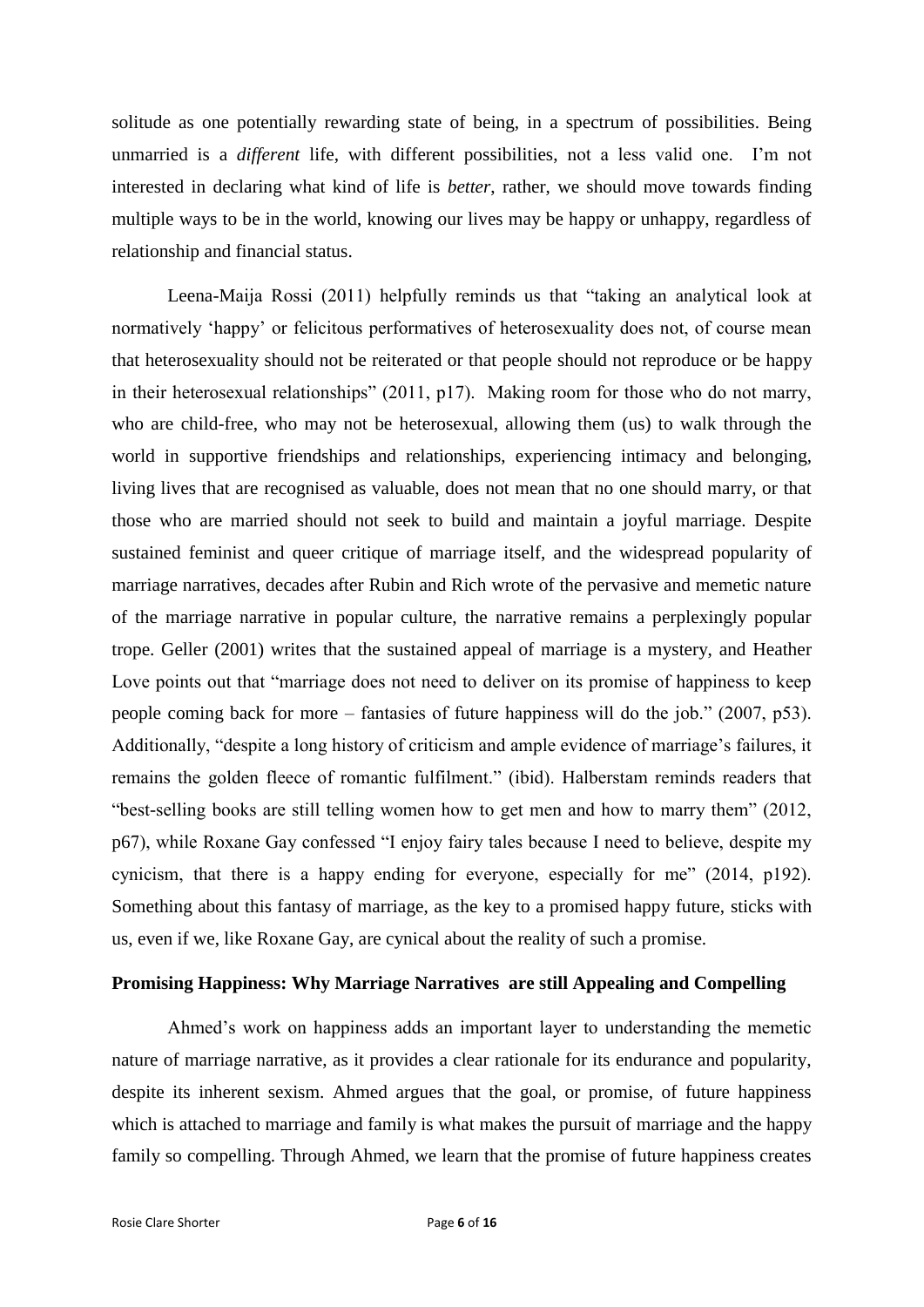happiness scripts which direct us toward certain choices, not simply because they are considered right, but because the pursuit and attainment of these things will make us happy. Most of us, like Gay, want or "need to believe" that happiness is in our reach (2014, p192).

A happiness script works to regulate behaviour by "providing a set of instructions for what women and men must do in order to be happy, whereby happiness is what follows being natural or good" (Ahmed, 2010, p59). Claire Colebrook has suggested that "the culture of happiness is a culture of worthiness, moral reward, active autonomy, self-formation, selfaffirmation and narrative intelligibility" (2007, p97). The happiness-via-marriage script tells us happiness can be ours, if we follow the script, and live a 'normal' or 'good' life, focused on marriage and family.

The idea that happiness is what we will be rewarded with if we choose, desire and behave rightly – that is, if we marry and have a family – allows the marriage narrative to become a compelling script or template for life. More negatively, the threat of unhappiness may deter people from pursuing alternative modes of being (not marrying, not having children), as surely, we all want to live well and be happy. Normative paths of happiness via marriage, family or career are easy to follow as "the more people travel upon a path the clearer the path becomes" (Ahmed, 2017, p46). Arthur Frank (2010) argues that storytelling, in general, has the capacity to *do* things, saying the stories we tell and consume can both widen our field of vision and make us more empathetic, or by highlighting only certain narrative outcomes, stories can work to make a "particular perspective not only plausible but compelling." This can "limit people's sympathetic imagination" (2010, p32).

Marriage narratives, Hollywood Romcoms and fairy tales like *Cinderella,* which adhere to the formula set out by the happiness-via-marriage script, have this simultaneously limiting yet compelling effect. Consumers of the narrative learn to desire marriage specifically because it, and the comfortable life it apparently secures, is believed to bring happiness. Happiness comes to signify a wealth of desired life outcomes, such as financial security, an abundance of leisure time, wellness, and the love and comfort of a partner and children. All these things will be yours, we are told, if you live well, and core to living well is being married. This picture of happiness is limiting because other paths to happy which to do focus on replicating heteronormative patterns of life are excluded. When the majority of stories for children and women tell us that a normal life is one that seeks romantic fulfilment, and a happy life is one that is heterosexually, romantically fulfilled, it is very hard not to feel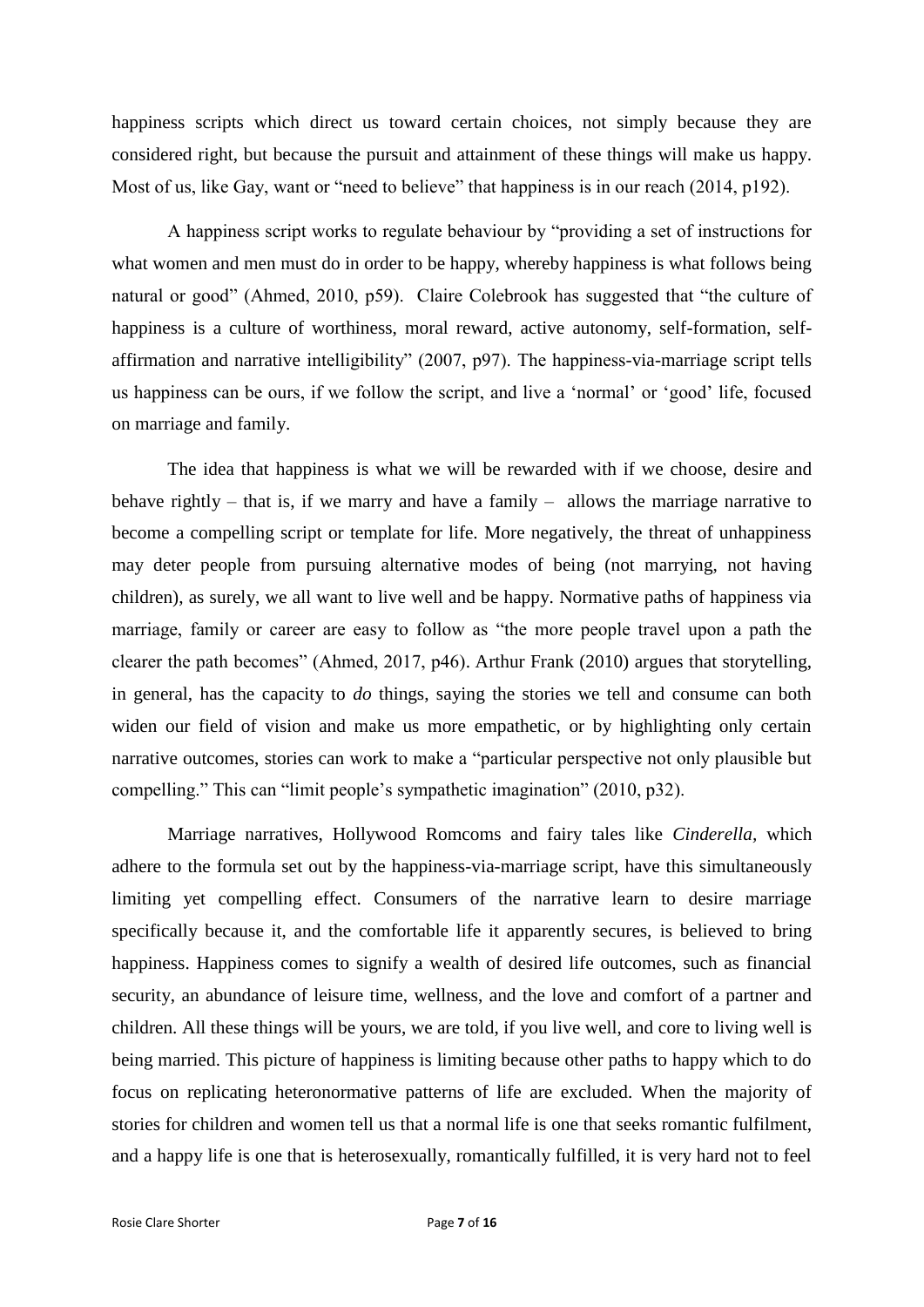in some way a failure if you're not living this life. You might imagine everyone else is happy, or at least, on the way there, while you've been left behind somewhere. In imagining that others have reached destination happiness, and that you are wandering on the 'wrong' path, "you might be discouraged; you might try to find an easier route" (Ahmed:2017:46).

Instead of being discouraged, let's now return to *Cinderella* and *Matilda* and find encouragement to set aside the happiness-via-marriage script, and walk paths of our own choosing, making it possible for those around us who are also having a hard time fitting those glass slippers to cast them aside in order for better fitting shoes. In doing so we follow one of Sara Ahmed's key goals in critiquing happiness, and that is, we learn to "make room for life, to make room for possibility" (2010, p20).

### **What if Cinderella was Naughty, Is Matilda a new Cinderella?**

To be considered a radically new version of *Cinderella,* motifs central to *Cinderella*  must not merely be present in *Matilda,* they must also be challenged. Clearly, *Cinderella*  follows to the happiness-via-marriage script, and celebrates the marriage narrative. As we have seen, this narrative "is so much a part of our being in the world that it is extremely difficult to read and write outside it" (Parsons: 2004: 141), and many modern retellings of *Cinderella* have only "a faux feminist touch" (Zipes: 2011:174), which allows Cinderella some agency, but leaves the marriage plot firmly in place, upholding normative heterosexual romance as the only truly happy and good outcome for girls. While acknowledging that there are several Cinderella source stories, the key elements of the dominant version - leaning heavily on Perrault's telling, "in large because it is the version on which the Disney (1950) animated movie was based" (Parsons: 2004: 143) - are: a young girl protagonist who is denied her rightful place in her family, abused by her step-mother, abandoned (either by death or neglect) by her father, suffers in silence, unable to change her situation, and is helped by outside forces, usually a magical fairy godmother. Vindicated as virtuous and beautiful, she is given the ultimate reward, a marriage which secures domestic comfort and the promise of happily ever after.

If we read *Matilda* as a reversion of the typical *Cinderella* story, we begin to see how it is possible, and important to tell new stories, or new versions of old stories, that we might make room for lives, and not require all people to follow gendered and heteronormative paths. Changing stories by telling new versions of old stories matters, as it allows us to see more options. Just as "the message of a classical fairy tale can be altered, so can one play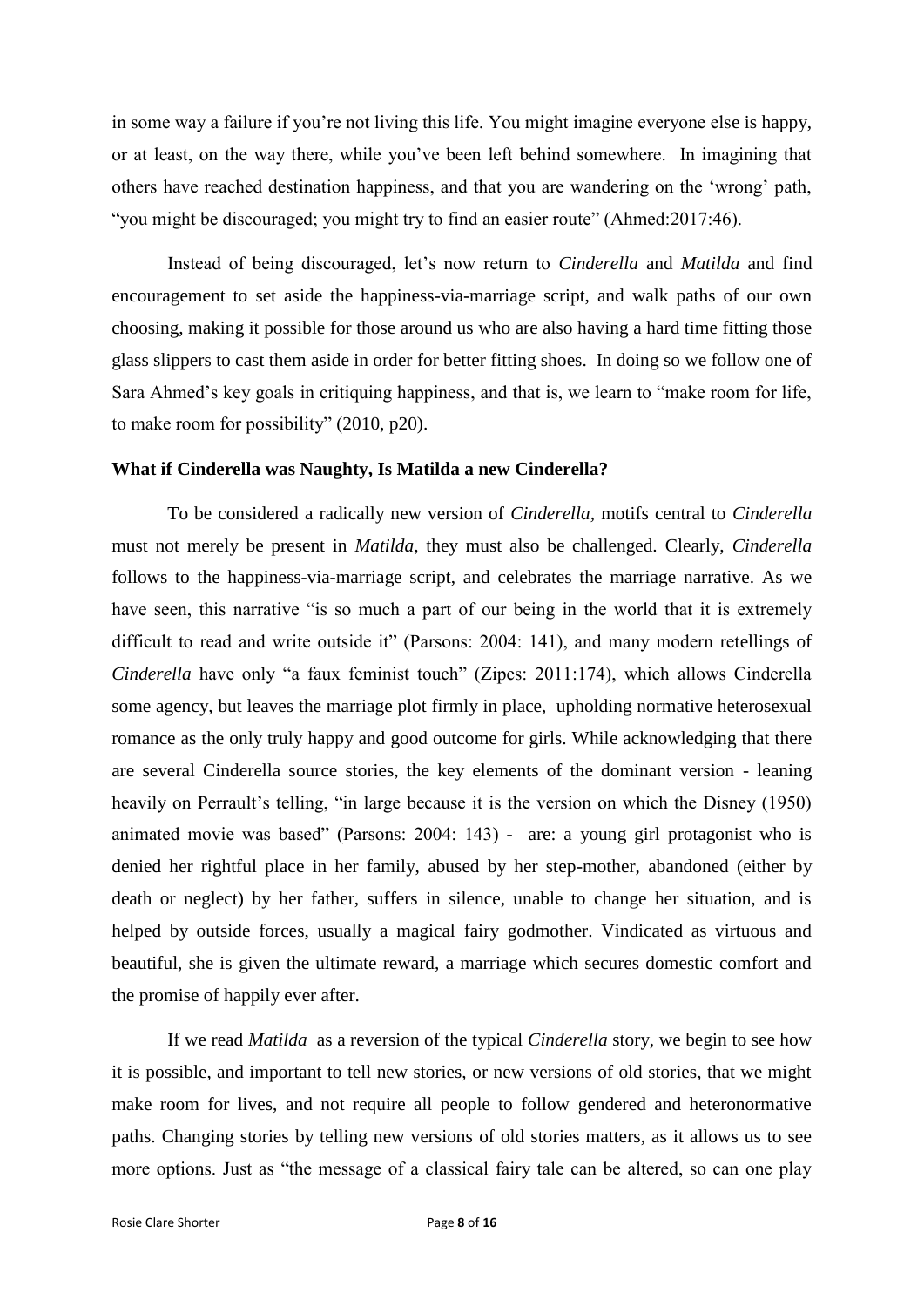with and alter one's own life" (Zipes, 2016, p280). From fairy tale scholar Jack Zipes (2016) we learn that we can play with stories and cultural scripts by playing a game of 'what if', and questioning elements of the plot and the narrative outcomes. When we play 'what if' with the happiness-via-marriage script, we create the space to question guaranteed future happiness as a good goal or motivation. What if we are unmarried and happy? What if we are unmarried and unhappy but that's ok? If we play this game with a story like *Cinderella* and ask 'what if Cinderella was naughty?' or 'what if Cinderella went to school and was really clever?' we might end of with a character like Dahl's Matilda.

Like Perrault's Cinderella whose ineffectual father stands by while her stepmother reduces her to less than a servant, Matilda's parents do not recognise her as brilliant or even acceptable, instead they reduce her to "nothing more than a scab" (Dahl: 1988: 4), and long to be rid of her. In Denis Kelly and Tim Minchin's stage adaptation, *Matilda the Musical* it clear Matilda is invisible to her father because she is a girl; in a flashback to her birth, he asks the doctor "I don't suppose we could exchange it for a boy?" But Mr Wormwood reluctantly keeps his girl. Miss Honey considers her a miracle, "quiet and gentle … not a bit stuck up" (Dahl: 1988: 84), rather like Perrault's Cinderella who was a "girl of wonderful goodness and gentleness" (Perrault: 1972), but there is much more to Matilda than her initial quiet presentation. While Cinderella is a helpless "abused young woman, orphaned by her mother and abandoned by her father" (Zipes: 2011:172) who because she has little to no agency, or ability to help herself better her situation, "endured it all" (Perrault: 1972), Matilda "resented being told constantly that she was ignorant and stupid" and so "She made a decision. She decided that every time that her father or her mother was beastly to her she would get her own back in some way" (Dahl: 1988: 23). Immediately Matilda rejects the acceptable feminine passivity modelled in Cinderella by resolving to take action.

Though varied, what Cinderella stories "have in common is the conflict between a young girl and her step-mother and her siblings about her legacy. Cinderella must prove she is the rightful successor in a house in which she has been deprived her rights" (Zipes: 2011: 172). Cinderella needs the prince to re-elevate her to her rightful social status through marriage. Admittedly, Matilda's family situation is different to Cinderella's, yet Matilda, like Cinderella, is oppressed by gender and denied her rightful place in her family. It is possible, also, to read Matilda not as the 'natural' child of the Wormwoods at all, therefore, she is denied not just her place, but potentially, denied her rightful family as she appears to have been "born into the wrong family...like the noble children stolen by trolls in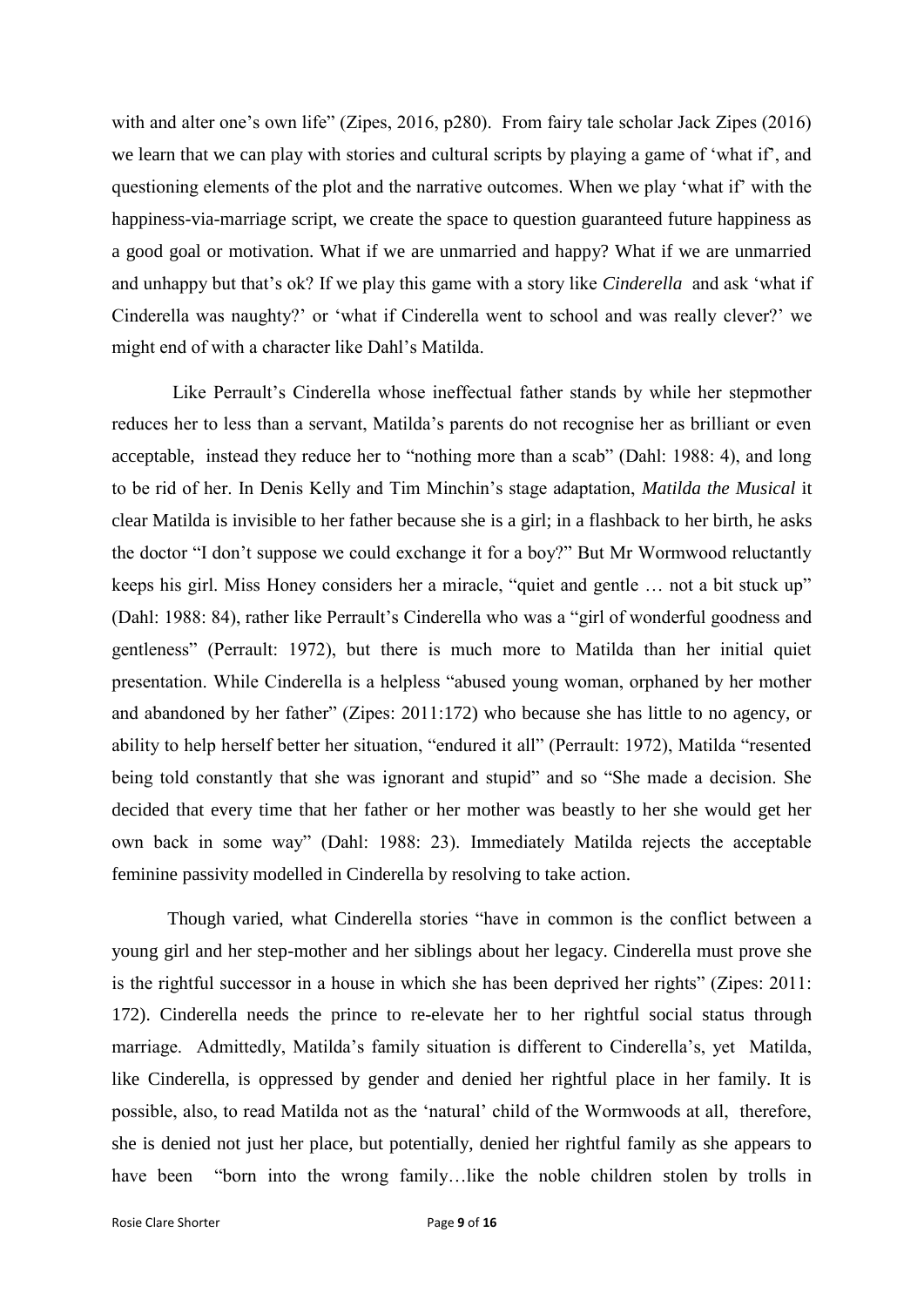Scandinavian lore" (Beauvais: 2015: 277). The neglect of her biological mother, and the scolding Matilda receives for reading, could be interpreted as abuse from the fairy tale figure of bad step mother, with figures like the librarian, Mrs Phelps, read as the caring and educated mother Matilda should have had. Her father, in the stage production never names her, but calls her "boy" and "young man" , focusing on his son who will succeed him in business.

Matilda's mother - Mrs Wormwood – lives a life that upholds the marriage plot. She reveals to Miss Honey that she is not "in favour" of educated girls, as education does not lead to marriage, marriage of course being the only acceptable outcome for her girl child. Instead, she advocates that "A girl should think about making herself attractive so she can get a good husband later on. Looks is more important than books" (Dahl: 91). She backs up her point with reference to a romance she is watching on TV, saying:

"A girl doesn't get a man by being brainy…look at that film star for instance…you don't think she got him to do that by multiplying figures at him, do you. Not likely. And now he's going to marry her… and she's going to live in a mansion with a butler and lots of maids". (Dahl: 93)

Matilda rejects her mother's position, and in the closing chapters of the book, part of Matilda's reward, the resolution of her story, is being placed in the top form at school. Miss Honey, though educated and employed, and though she loves and appreciates Matilda, "is a problematic role model insofar as her mild nature compromises her relationship to other adults, who use her passivity and vulnerability against her"(Guest:2008:247). Miss Honey, who is trapped in her own Cinderella narrative, tries to act as Matilda's fairy godmother, but fails. Instead, she provides an opportunity for Matilda to change not only her own life, but the lives of others, thereby further rejecting gendered behaviour by becoming the prince, the rescuer of another. Matilda takes charge, and changes the narrative. In *Matilda the Musical,* before taking revenge on her father, who has ripped her library book to pieces, Kelly and Minchin's Matilda sings *Naughty*, a self-aware, metafictive song in which Matilda rejects the gender appropriate behaviour of passivity and obedience normally expected in a situation such as hers. She begins her song by questioning the inevitability of expected narrative outcomes:

Jack and Jill went up the hill

To fetch a pail of water, so they say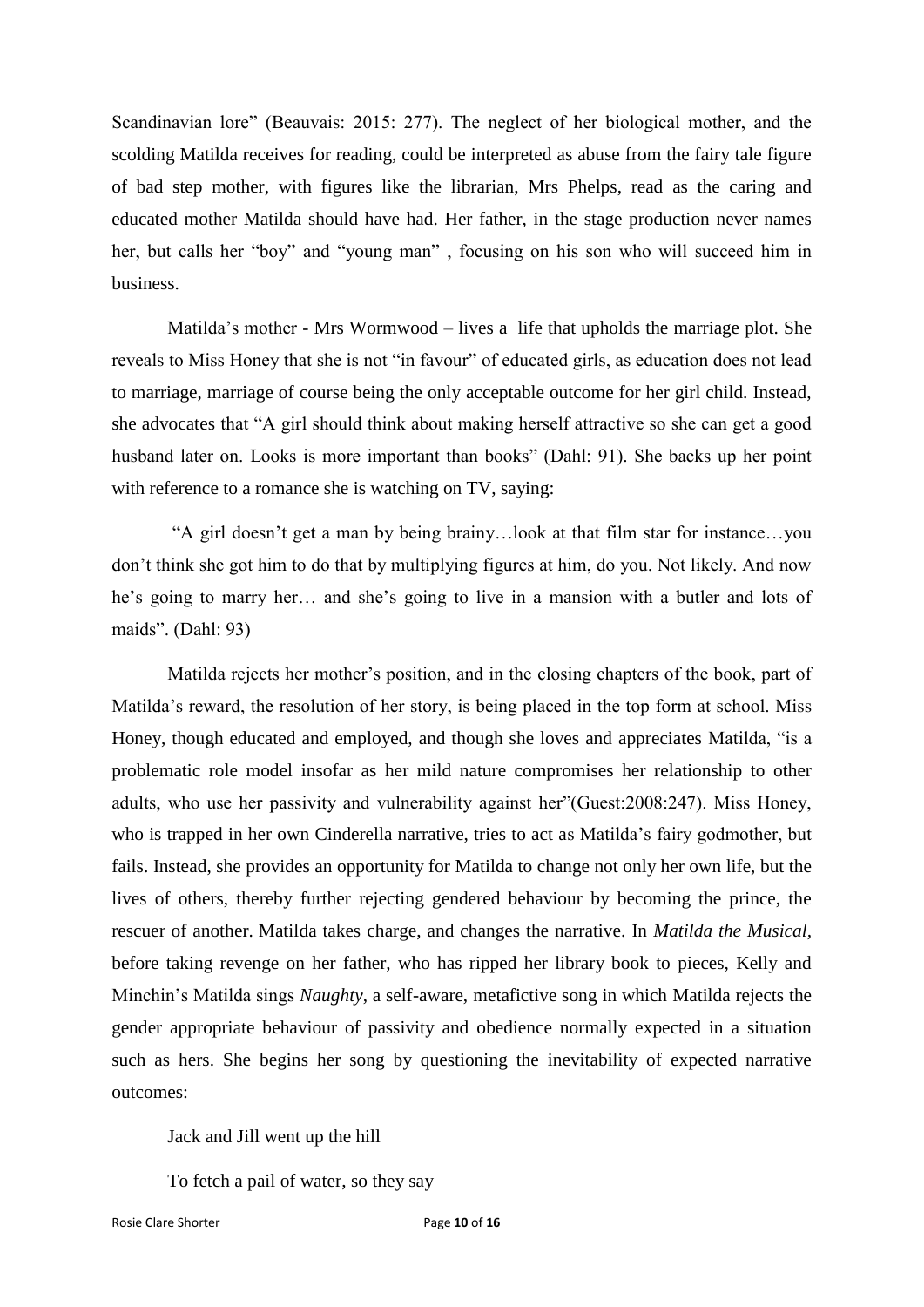The subsequent fall was inevitable,

They never stood a chance – they were written that way

Innocent victims of their story

By the conclusion of this song, Matilda resolves not to be an innocent victim of her story, as "if you always take it on the chin and wear it nothing will change", and "if it's not right, you have to put it right", justifying her otherwise naughty behaviour.

Matilda challenges expectation by changing her story. She cultivates a defiant, resilient character and courageously pursues her love of reading and education to ensure her narrative will not conform to expectations of happiness-via-marriage. She will not need the help of a fairy godmother or a prince, rather she will use her brain and a touch of naughtiness (and magical abilities) to help herself and others, thereby rejecting the necessity of a prince, the marriage plot and the examples of acceptable adult femininity modelled to her by her mother, and by her teacher, Miss Honey.

It is significant that even Miss Honey's story is devoid of romance. Yes, her passivity and goodness are rewarded with a comfortable and secure home, but it is important to remember her reward, her happiness, came by the courage and rebellion of a child, a girl child, and not via marriage. *Matilda the Musical* redeems Miss Honey's weak character a little more than the book by making her the new principal after Miss Trunchbull's departure (in the book she is replaced by a male teacher), and by finally giving her the courage to take action by making it her idea, not Matilda's, for Matilda to live with her rather than be removed to Spain when her family flees the country. This final scene, in which Matilda leaves, or is rescued, from her own family, replaces the marriage scene that would usually conclude a Cinderella narrative. On stage, Matilda's mother has practically left the set, but her father pauses and asks "what about the girl? Do you want to stay? Here, with Miss Honey?" to which Matilda replies, "Yes! Yes I do!" Mr Wormwood then turns to Miss Honey, and asks "And you want to look after her?", and she simply states "I do." Mr Wormwood literally gives his daughter away, releasing her from familial bonds while still a child, removing the need or opportunity for such a release via marriage at a later date. Miss Honey and Matilda have achieved happily ever after, because, as stated by Miss Honey in *Matilda the Musical*, "they had found each other". Though it still concludes with an image of happily-ever-after, Matilda's fairy tale rejects the standard Cinderella, happiness-viamarriage narrative journey, and presents instead a complex picture of ever-after which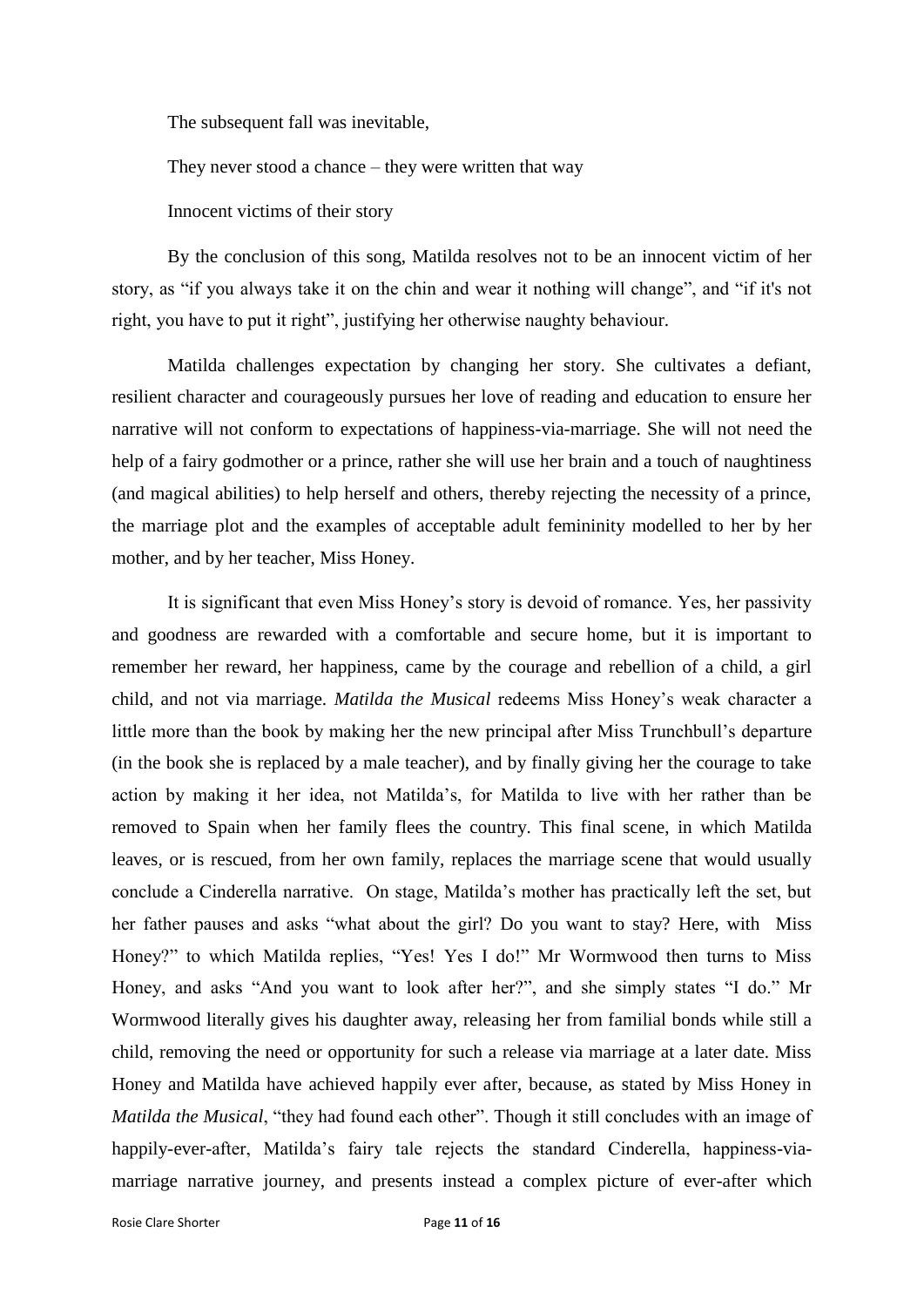actually begins in childhood and suggests girls can be clever, educated, active, and even a bit naughty in order to change their stories and take control of their own lives.

## **Conclusion**

When we read Matilda as a fairy tale which transforms the Cinderella story and the happiness-via-marriage script, by rejecting marriage as the only path to happily ever after, we see that it is possible to reject gendered scripts on how to be, and in particular on how to be happy. Matilda's revolt against gendered stereotypes reminds us happiness for girls should not be dependent on men or marriage or, for that matter, any form of intimate relationship. Matilda offers hope that just as revolt against gendered narrative outcomes are possible for girl protagonists, revolt against normativity and limited expectations are a possibility for girls (and boys) living in real world too. Arthur Frank writes that "A good life requires telling any story from as many alternative perspectives as possible and recognizing how *all* the characters are trying to hold their own" (2010, p146). Celebrating the stories of those around us, rejoicing in their happiness and respecting their sadness, is crucial to living a fulfilling life. Some people we know will marry, others won't. Some of us will find our romantic and intimate relationships to be deeply fulfilling and we should celebrate that without requiring others to do the same. Some of us will find our happiness and fulfilment in a network of friendships, in education, in religious conviction, in charitable work, in employment, in art galleries, concert halls, sporting fields, in mountain climbing, or in enjoying many of these activities.

If we find ourselves imagining happiness is only on the other side of marriage (or only on the other side of childbirth, home ownership or the next promotion) then we need stories that paint a more robust picture of happiness. Instead of dreaming of one day declaring that they all lived happily ever-after, we can be filled with joy that those around us simply lived. If a promise of future happiness is a technique to shape our behaviour, we can choose to not be controlled by a far-off future but embrace and celebrate moments of happiness in our everyday lives. Each day step into the shoes that do fit you, and go where they take you, and when you find yourself happy be thankful, and when you find yourself unhappy know that is part of life too, and do what you need to do. But find the people who help you to change the story, and who remind you that you do not need to squeeze your life into glass slippers that don't fit.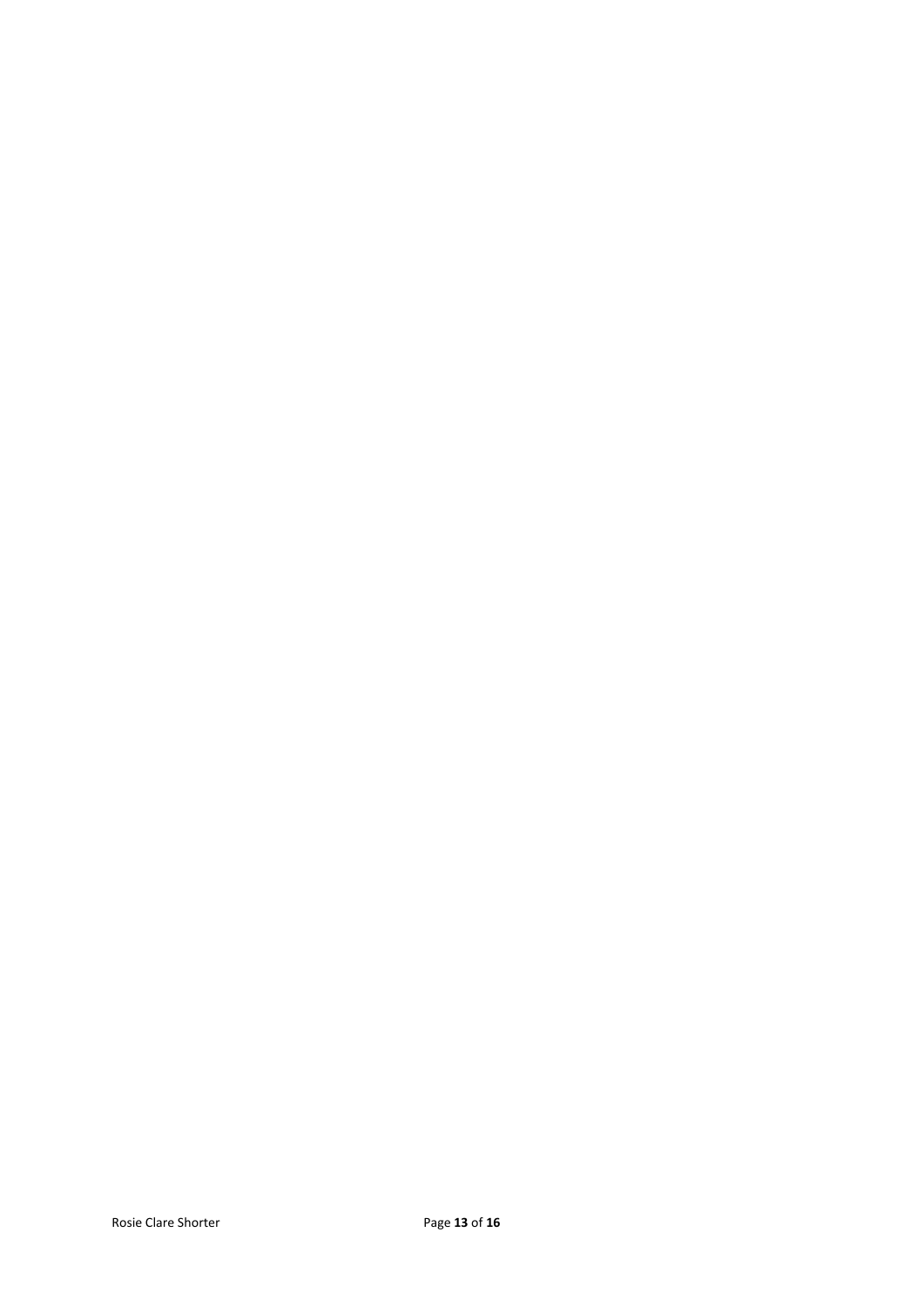#### Bibliography

- Ahmed, S. (2017). On being directed. *Living a feminist life*. (pp 43-64). Durham & London: Duke University Press.
- Ahmed, S. (2014). Not in the mood. *New Formations. 82*(1) 13-28. doi:10.3898/ NEWF. 82.01.2014.
- Ahmed, S. (2010). *The promise of happiness.* Durham and London: Duke University Press.
- Bacchilega, C. (2013) 'Introduction. The Fairy-Tale Web: Intertextual and multimedia practices in globalized culture, a geopolitics of inequality, and (un)predictable links' in *Fairy Tales Transformed, (*pp1-30) Detroit, Michigan: Wayne State University Press
- Beauvais, C (2015) 'Child Giftedness as Class Weaponry: The case of Roald Dahl's Matilda' in *Children's Literature Association Quarterly*, 40:3, 277-293. doi:10.1353/chq.2015.0036
- Braidotti, R. (2009). On putting the active back into activism. *New Formations, 68*(3), 42-57. doi:10.3898/NEWF.68.03.2009F
- Clisby, S. (2017). Gendering happiness and its discontents. *Journal of Gender Studies*, *26* (1), 2-9. doi: 10.1080/09589236.2017/1273362
- Colebrook, C. (2007). Narrative happiness and the meaning of Life. *New Formations,* 63, 82 102. Retrieved from https://www.lwbooks.co.uk/new-formations
- Dahl, R (2015, 1988) *Matilda*, Penguin Group: Australia
- Frank, A. (2010). *Letting stories breathe: A Socio-narratology.* Chicago & London: The University of Chicago Press.
- Gay, R. (2014). The trouble with Prince Charming, or he who trespassed against us. In *Bad feminist*, (pp192 -206)New York: HarperCollins
- Geller, J. (2001). *Here comes the bride: Women, weddings and the marriage mystique.* New York & London: Four Walls Eight Windows.
- Grimm, J and Grimm, W (1997), 'Cinderella' in *The Complete Illustrated Fairy Tales of The Brothers Grimm*, Hertfordshire :Wordsworth Editions Ltd
- Guest, K (2008) 'The Good, the Bad and the Ugly: Resistance and Complicity in Matilda', in *Children's Literature Association Quaterly*, 33:3, (246-257). doi:10.1353/chq.0.0027
- Halberstam, J. (2012). *GaGa feminism: Sex, gender and the end of normal*. Boston: Beacon Press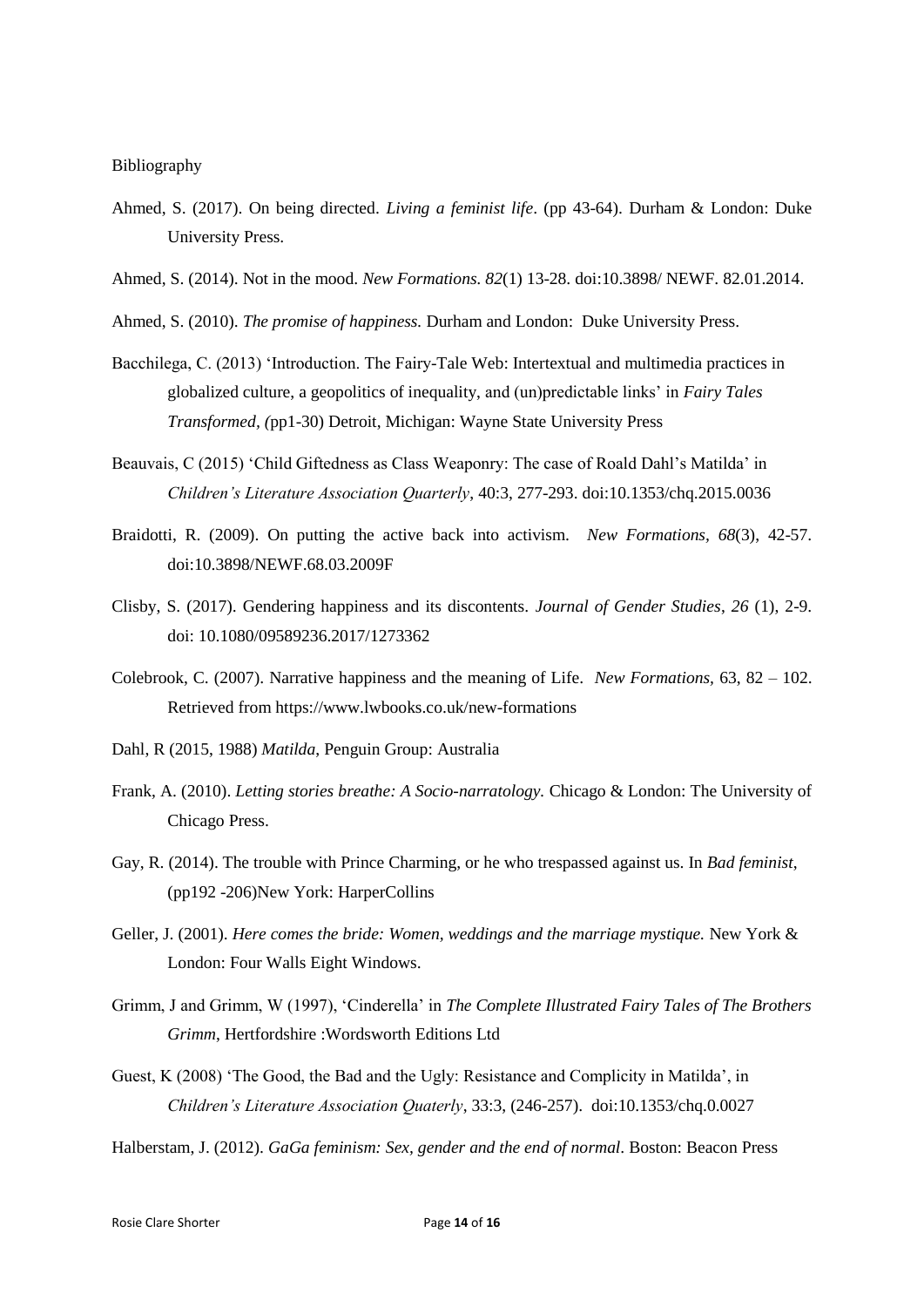- Keller, T. (2011). *The meaning of marriage: Facing the complexities of commitment with the wisdom of God.* London: Hodder & Stoughton LTD
- Kelly, D and Minchin, T (2015) *Matilda The Musical*, commissioned by The Royal Shakespeare Company, from the novel by Roald Dahl. First performed November 2010, opened in Sydney on  $20<sup>th</sup>$  August 2015.
- Love, H. (2007). Compulsory Happiness and Queer Existence. *New Formations, 63*, 52 64. Retrieved from https://www.lwbooks.co.uk/new-formations.
- Mead, R. (2007). *One perfect day: The selling of the American wedding.* New York: The Penguin Press.
- Parsons, L (2004) 'Ella Evolving: Cinderella stories and the construction of gender-appropriate behaviour' in *Children's Literature in Education,* 35:2 pp135-154
- Perrault, C and Le Cain, E (illustration) (1974) *Cinderella or The Little Glass Slipper*, Faber and Faber Ltd: London
- Pope, J and Round, J (2014) 'Children's Responses to Heroism in Roald Dahl's *Matilda*' in *Children's Literature in Education*, 46 (257 – 277). doi:10.1007/s10583-014-9233-z
- Rich, Adrienne. (2003). Compulsory heterosexuality and lesbian existence (1980). *Journal of Women's History, 15*(3), 11-48. doi: 10.1353/jowh.2003.0079.
- Robinson, V. (2017). The accomplishment of happiness: feminism, pleasure, heterosexuality and consumption. *Journal of Gender Studies, 26* (1),13-22. doi 10.1080/09589236.2016.1266999.
- Rossi, L. (2011). 'Happy' and 'Unhappy' performatives: Images and norms of heterosexuality. *Australian Feminist Studies 26* (67), 9-23. doi: 10.1080/08164649.2011.546325.
- Rubin, G. (1975). The traffic in women: Notes on the "political economy" of sex. In Reiter, R (Ed). *Toward an Anthropology of Women*. (pp157 -183). New York & London: Monthly Review Press.
- Stephens, J and McCallum, R (2013, 1998) 'Folktale and metanarratives of female agency' in *Retelling Stories, Framing Culture: Traditional Story and Metanarratives in Children's Literature*, (pp201-228). New York and London: Routledge.
- Zipes, J. & Ebooks Corporation. (2011). The Triumph of the underdog: Cinderella's legacy. In *Enchanted Screen: The unknown history of fairy tale films*/ *Jack Zipes*. pp172-192. New York: Routledge.